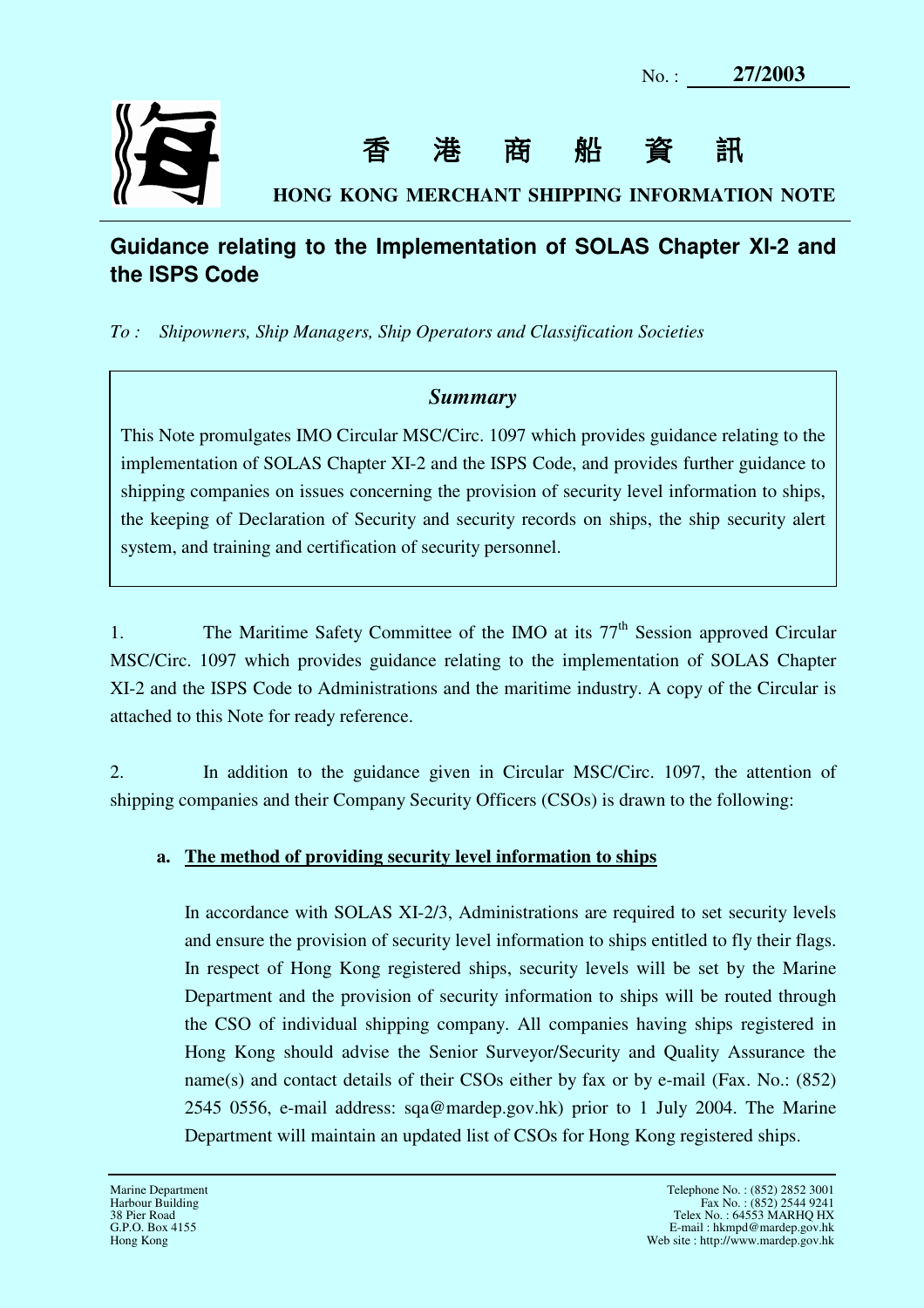#### **b. Keeping of Declaration of Security (DoS)**

 Section 5.7, Part A of the ISPS Code stipulates that Administrations shall specify the minimum period for which DoS shall be kept by ships entitled to fly their flags. In respect of Hong Kong registered ships, it has been decided that any DoS signed shall be kept on board for at least the last 10 calls at port facilities.

#### **c. Keep of records of security activities**

 According to Section 10.1, Part A of the ISPS Code, the records of security activities listed therein shall be kept on board for a minimum period specified by the Administration. In respect of Hong Kong registered ships, it has been decided that such records of security activities shall be kept on board for a minimum period of 3 years.

#### **d. Competent Authority for receiving ship security alert**

 SOLAS XI-2/6 stipulates that ships shall be provided with a ship security alert system which, when activated, shall initiate and transmit a ship-to-shore security alert to a competent authority designated by the Administration. To this end, the Hong Kong Maritime Rescue Coordination Centre (HKMRCC) would be designated as the competent authority for receiving ship-to-shore alert sent from Hong Kong registered ships, while GMDSS equipment modified to enable such function would be used for transmission of the alert. However, as the technical specifications for the required modifications are still being developed by the service providers, companies and their CSOs are therefore requested to monitor the development and watch out for any future announcement from Marine Department in this regard.

## **e. Training and Certification for security personnel**

 The training provisions for CSOs and Ship Security Officers (SSOs) in Section 13, Part A of the ISPS Code do not specify that CSOs and SSOs have to undergo approved training courses. Proposals have been made for approved training courses for CSOs and SSOs to be made mandatory and the IMO is currently developing model courses for such purpose. Since there will be further development on this issue, paragraph 19 of the Annex to MSC/Circ. 1097 recommends that, as an interim measure, the International Ship Security Certificate should be accepted as prima facie evidence that training has been conducted in accordance with the ISPS Code. The decision on how training is to be conducted has been left to the discretion of individual flag State, but if a port State control inspection detected a lack of training, further action could be taken. Pending further development at the IMO, Marine Department does not intend to approve any specific training courses at this stage. However, to ensure effective implementation of the ISPS Code and to avoid port State control problems, companies are reminded to take note of the following in providing training for their CSOs, SSOs and other staff having security responsibilities and duties: